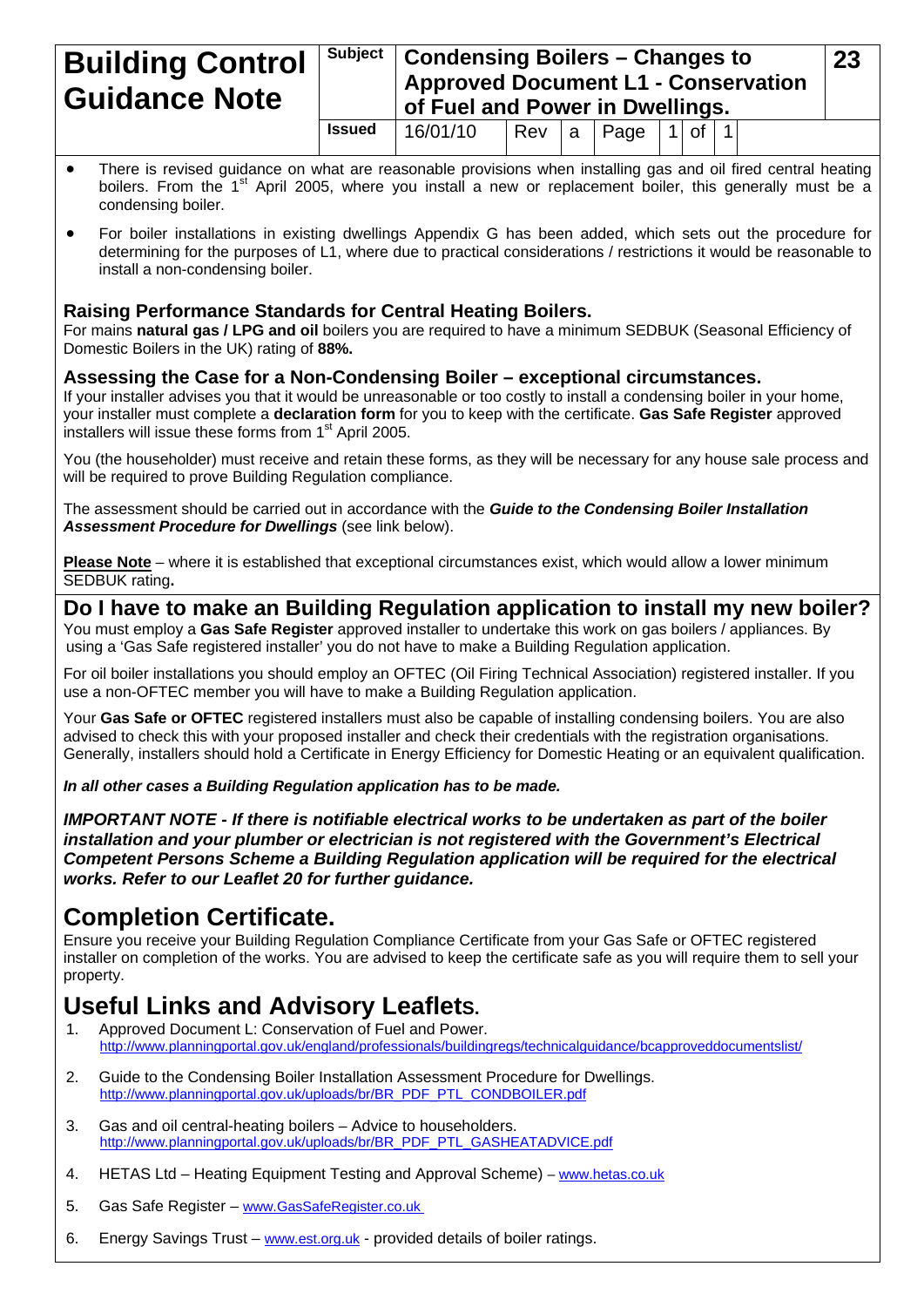### **GAS FIRED WET CENTRALHEATING SYSTEMS.**

### **TABLE 1- MIN PROVISIONS FOR BOILER EFFICIENCY, SYSTEM CIRCULATION, SYSTEM PREPARATION & COMMISSIONING.**

|                                                                       | New Systems in new and existing dwellings                                                                                                                                                                                                                                                                                                                                                                                                                                                                                                                                                                                                                                                                                                                                                                                                                                                                                                                                                                                                                | <b>Replacement Systems in</b>                                                                                                                                                                                                                                              | <b>Supplementary</b>                                                                                           |
|-----------------------------------------------------------------------|----------------------------------------------------------------------------------------------------------------------------------------------------------------------------------------------------------------------------------------------------------------------------------------------------------------------------------------------------------------------------------------------------------------------------------------------------------------------------------------------------------------------------------------------------------------------------------------------------------------------------------------------------------------------------------------------------------------------------------------------------------------------------------------------------------------------------------------------------------------------------------------------------------------------------------------------------------------------------------------------------------------------------------------------------------|----------------------------------------------------------------------------------------------------------------------------------------------------------------------------------------------------------------------------------------------------------------------------|----------------------------------------------------------------------------------------------------------------|
|                                                                       |                                                                                                                                                                                                                                                                                                                                                                                                                                                                                                                                                                                                                                                                                                                                                                                                                                                                                                                                                                                                                                                          | existing dwellings                                                                                                                                                                                                                                                         | information                                                                                                    |
| a. Min efficiency                                                     | a. SEDBUK 2005 efficiency N.L.T 90% (or N.L.T 88% as rated by SEDBUK 2009)<br>In existing dwellings in exceptional circumstance - see additional                                                                                                                                                                                                                                                                                                                                                                                                                                                                                                                                                                                                                                                                                                                                                                                                                                                                                                         | Replacements not involving fuel<br>switches:<br>Seasonal efficiency to be as new                                                                                                                                                                                           | <b>Boiler SEDBUK ratings</b><br>obtainable from boiler<br>suppliers or The Boiler                              |
|                                                                       | guidance SEDBUK 2005 (or SEBUK 2009) N.L.T 78%                                                                                                                                                                                                                                                                                                                                                                                                                                                                                                                                                                                                                                                                                                                                                                                                                                                                                                                                                                                                           | system and not worse than 2%<br>age points lower than seasonal                                                                                                                                                                                                             | Efficiency Database -<br>http://www.sedbuk.com                                                                 |
|                                                                       | NOTE- for new dwellings the seasonal efficiency should be no less than that                                                                                                                                                                                                                                                                                                                                                                                                                                                                                                                                                                                                                                                                                                                                                                                                                                                                                                                                                                              | efficiency of system being<br>replaced.                                                                                                                                                                                                                                    | For condensing boilers<br>systems - system to provide                                                          |
|                                                                       | assumed in the SAP calculations for the dwellings.                                                                                                                                                                                                                                                                                                                                                                                                                                                                                                                                                                                                                                                                                                                                                                                                                                                                                                                                                                                                       | Replacements involving fuel<br>switches e.g. gas to oil etc:<br>Multiply boiler efficiency by the<br>ratio of the CO2 emission factor of                                                                                                                                   | low primary system return<br>temps, preferably L.T 55<br>degrees. Low temp heat<br>emitters such as underfloor |
|                                                                       | b. Combined heating and cooking ranges efficiency should be determined from<br>Section 2.3 of the Building services compliance Guide.                                                                                                                                                                                                                                                                                                                                                                                                                                                                                                                                                                                                                                                                                                                                                                                                                                                                                                                    | the fuel used in the service being<br>replaced to that used in the new<br>service.                                                                                                                                                                                         | heating and weather<br>compensators provide low<br>water temp returns.                                         |
| b. System                                                             | a. Space heating and domestic hot water systems primary circuits to have fully                                                                                                                                                                                                                                                                                                                                                                                                                                                                                                                                                                                                                                                                                                                                                                                                                                                                                                                                                                           | As for new systems.                                                                                                                                                                                                                                                        |                                                                                                                |
| circulation                                                           | pumped circulation.<br>b. Where boiler manufacturer recommends a bypass be installed, an automatic<br>bypass valve should be fitted in conjunction with any requirements for a<br>minimum pipe length specified in the manufacturer's instructions.                                                                                                                                                                                                                                                                                                                                                                                                                                                                                                                                                                                                                                                                                                                                                                                                      | For replacement boilers - existing<br>systems with semi-gravity<br>circulation must be converted to<br>fully pumped circulation.                                                                                                                                           |                                                                                                                |
| c. Hot Water<br><b>Storage</b><br>d. System<br><b>Preparation and</b> | a. Vented and unvented copper hot water storage vessels to comply with<br>BS1566:2002 - heat loss and heat exchanger requirements and be labelled with<br><b>BSi Kite marks.</b><br>b. Copper hot water storage combination units to comply with BS 3198: 1981.<br>c. Primary store systems to comply with Hot Water Heater Association<br>Performance standards for thermal stores.<br>d. Unvented hot water storage systems / vessels to comply with BS EN 12897 or<br>be B.B.A certified or certified by another accredited body<br>e. The standing loss for all hot water vessels should not exceed $Q = 1.15 x$<br>(0.2+0.051V 2/3) KWh/day, where V is the volume of the cylinder.<br>f. All hot water vessels are to be labelled indicating: type; nominal capacity;<br>standing heat loss in kWh/day; Heat exchanger performance in kW;<br>Primary stores must be well insulated<br>a. Follow boilers manufacturers preparation and treatment instructions.<br>b. Systems to be thoroughly cleaned and flushed before connecting the new boilers | a) As defined for new systems,<br>but<br>b) For replacement copper vented<br>cylinders and combination<br>units, the standing loss should<br>not exceed $Q=1.28x$<br>(0.2+0.051V 2/3) KWh/day,<br>where V is the volume of the<br>cylinder.<br>As defined for new systems. |                                                                                                                |
| water treatment                                                       | / corrosion inhibitors added to Primary circuits on final fill.<br>c. In hard water areas – feed water must be treated to reduce lime scale build up.                                                                                                                                                                                                                                                                                                                                                                                                                                                                                                                                                                                                                                                                                                                                                                                                                                                                                                    |                                                                                                                                                                                                                                                                            |                                                                                                                |
| e. Commissioning                                                      | a. Follow boilers and / or hot water storage manufacturers commissioning<br>instructions.<br>b. Installer to provide full details of the system and it's operation to the user,<br>including the manufacturer's user manual where provided.<br>c. Copies of commissioning certificates to be provided to building control for<br>both the gas installation and hot water and heating systems.                                                                                                                                                                                                                                                                                                                                                                                                                                                                                                                                                                                                                                                            | As defined for new systems.                                                                                                                                                                                                                                                |                                                                                                                |